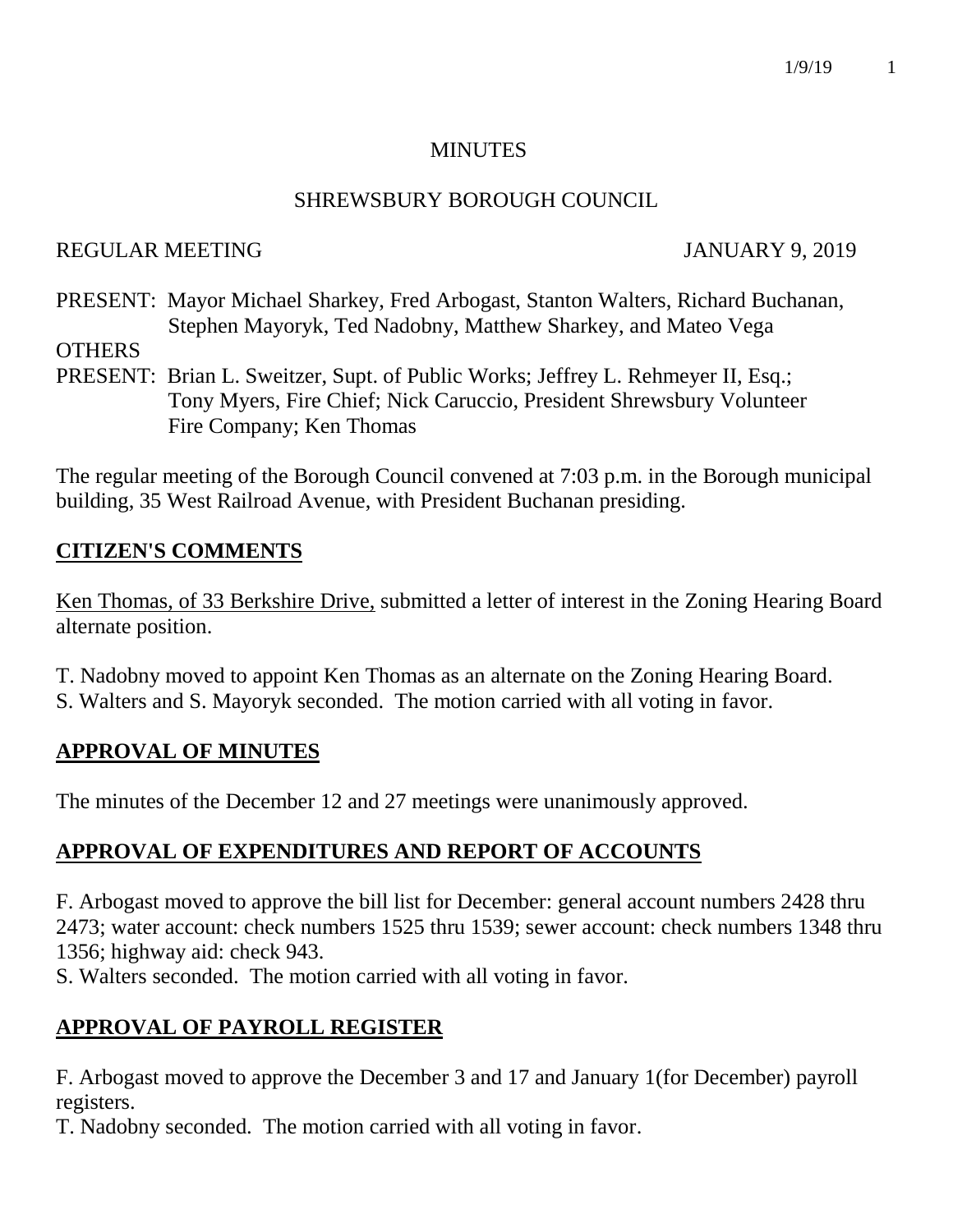# **SUBDIVISION AND LAND DEVELOPMENT BUSINESS**

## **Codes Enforcement**

The report for December was not received as yet.

## **Southern Regional Police Department –** Mayor Sharkey

A new hire was given a conditional offer. This officer is being hired as a replacement and not to expand the force. An agreement was reached with the Police Officers' Association in the collective bargaining discussions. The proposal was sent to the Association's attorney and then will be sent to the Commission's counsel. As a result of not hiring an officer to expand, the Borough's costs will be reduced by around \$23,000.00.

# **Water & Sewer** – T. Nadobny/Supt. Sweitzer

## Sewer Study

T. Nadobny stated that he believes the study is nearly complete.

## Shrewsbury Township Well Inspections

Shrewsbury Township Ordinance 2018-1 requires residents in any of the Borough's Wellhead Protection zones to schedule a well inspection. Originally, 105 letters were mailed to residents. Forty residents have not scheduled an inspection and 14 residents had an inspection but failed without a follow up to correct item(s) found during the inspection.

## Sewer Leak at 6 Circle Drive

Several residents have sump pumps connected to the sanitary sewer system. There are also some laterals that are broken which adds groundwater into the system. The resident at 6 Circle Drive failed to have his sewer lateral repaired by November 2. Supt. Sweitzer met with the property owner twice without cooperation. Solicitor Rehmeyer will contact the owners' bankruptcy attorney involved in this matter to prompt cooperation. The cost to repair the lateral will be around \$500.00.

## Sewer Flows

Shrewsbury Borough/Authority had 54.9% of the flows at the sewer plant in 2018. There were 65.58% inches of rain in 2018 which is the reason for the substantial flow increase. Our flows were as follows: 54.9% in 2018; 55.0% in 2017; 55.1% in 2016; 59.2% in 2015; and 53.0% in 2014.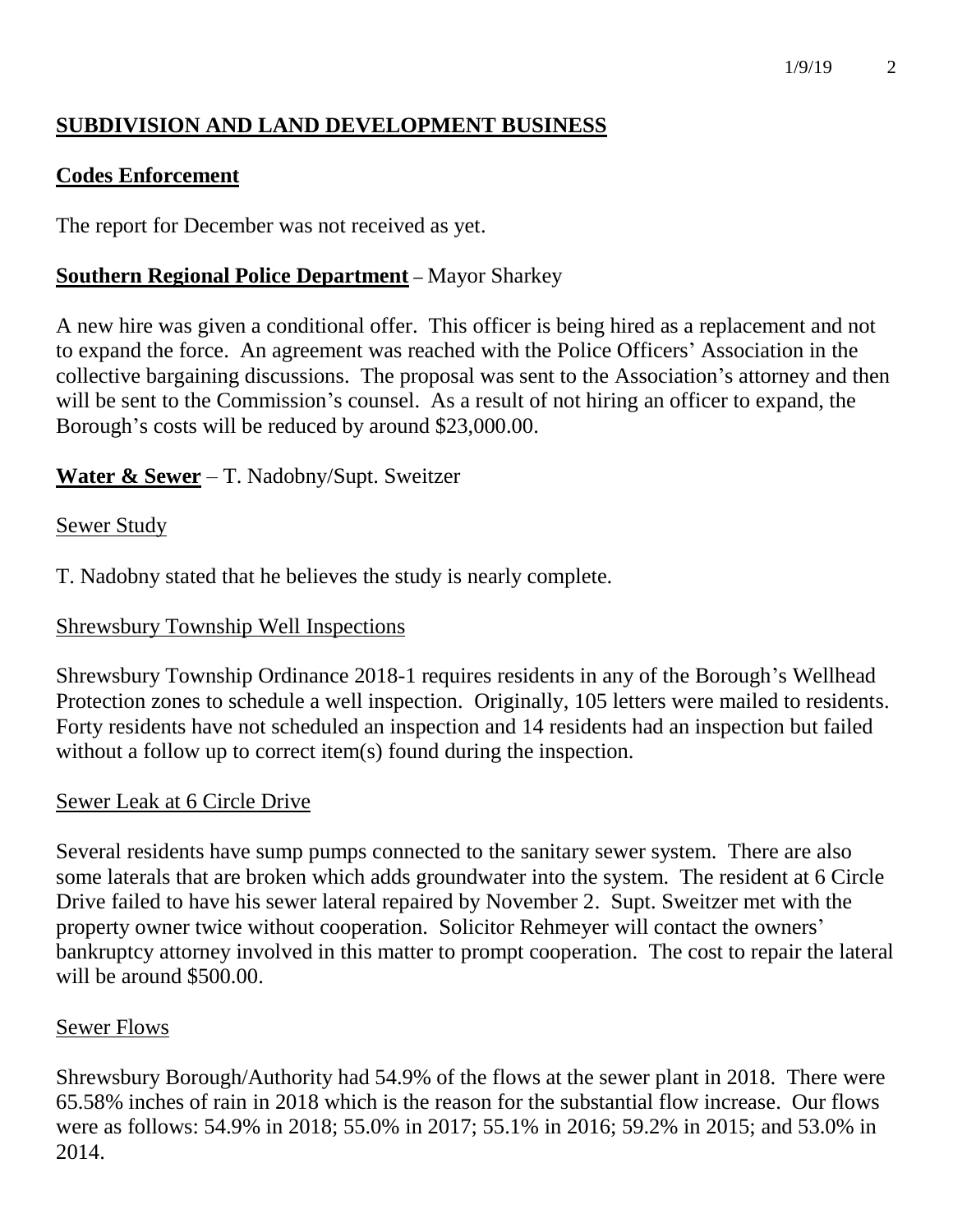### DEP Fees

EPA has mandated that DEP have more regulation over all water and sewer systems and the Borough's annual fee will be \$6,500.00 per year based on population.

#### Stormwater Authority

The York County Planning Commission will present the York County Stormwater Authority proposal here on Thursday, January 24 at 7:00 p.m.

### **Public Roads & Lighting** – M. Sharkey/Supt. Sweitzer

### Traffic Calming

The next meeting is scheduled for January 29. Patrick Wright, the traffic engineer, will meet with the Committee on February 18 at 7:00 p.m.

### **Public Lands, Buildings and Finance** – F. Arbogast

#### 44 South Main Street

A lease was discussed and Mayor Sharkey offered to contact Alexander's Jewelers as they were previously very interested in a long-term lease.

**ENGINEER'S REPORT**(written report supplied in Engineer Lipinski's absence)

#### 2018 Streets

Kinsley Construction, Inc. has not verified the disputed quantities to date.

### Deer Creek Pump Station Sewer Meter Analysis

A revised draft copy was e-mailed to the Authority and Borough.

#### Eitzert Farms Street Lights

Engineer Lipinski has a meeting scheduled for January 17 with electrical engineer, Jim Good, to discuss the LED lighting options.

2019 Water Line Replacements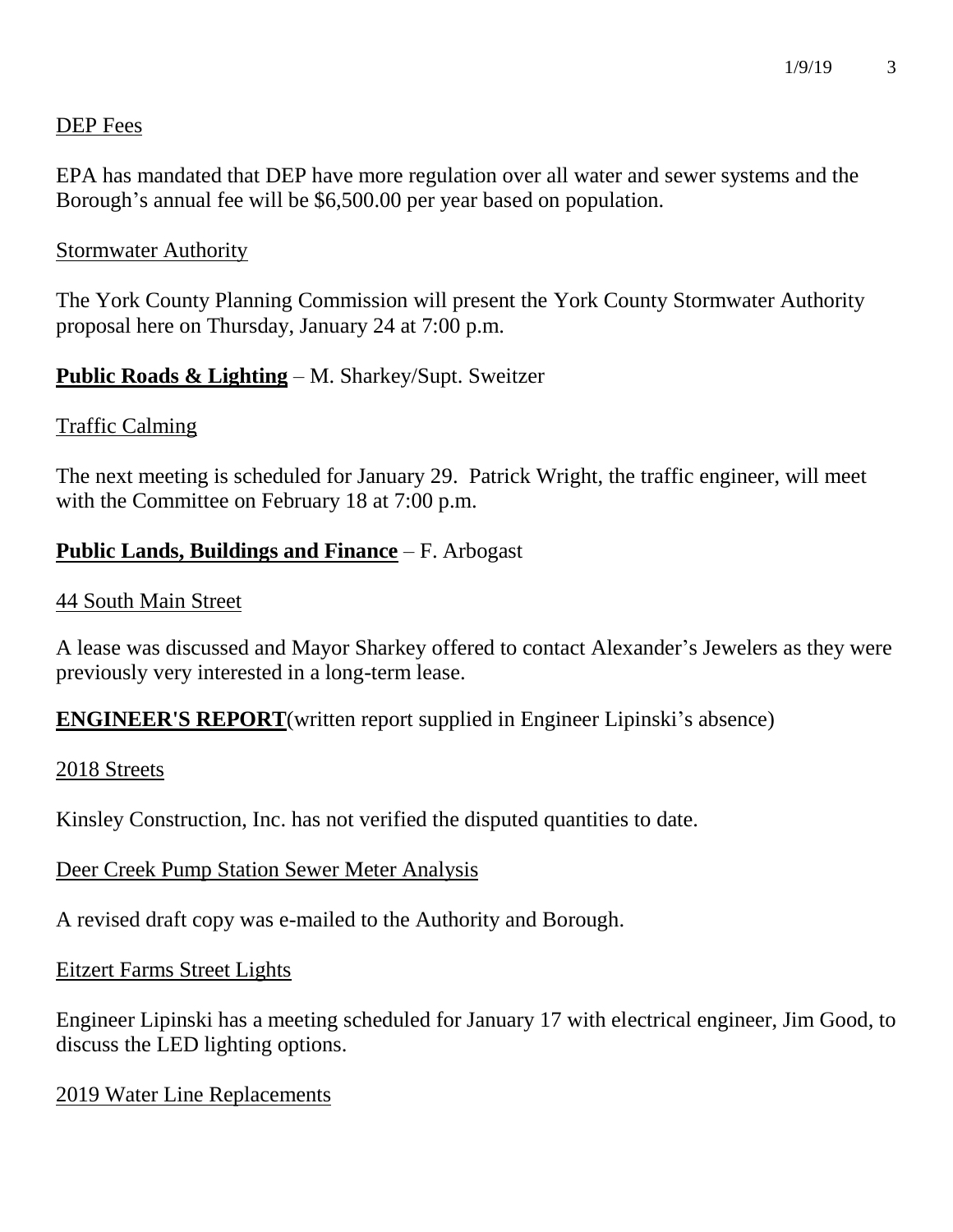Engineer Lipinski has a meeting set for January 21 with Supt. Sweitzer to review the proposed project to prepare the documents for bidding.

## Deer Creek Pump Station Wet Well Expansion

A message was received from DEP on December 21 indicating that the Department does not oppose a two-year extension. A formal letter will be forthcoming in January.

## **SOLICITOR'S REPORT**

## Heathcote Glen II, Phase 3 Water Line

There is a problem with the water line not being in the right-of-way on Hastings Way, as shown by prior documents of record. The developer's attorney was preparing updated documents in order to protect the Borough and to better inform the property owners. It is believed now that the homeowners and builder have issues and there is no cooperation from the homeowners in the Homeowners Association context, which is where a document needs to be approved and recorded. These issues need to be resolved before there is any further construction. A letter was sent to the homeowners by the developer's attorney.

### Authorization to Advertise

Solicitor Rehmeyer asked for authorization to advertise the amendment to the Zoning Ordinance pertaining to Kennels, the amendment to the Solicitation Ordinance and Amendment to the Nuisance Ordinance regarding time limits for consumer fireworks.

- S. Walters moved to authorize advertisement of the amendments.
- F. Arbogast seconded. The motion carried with all voting in favor.

### Stewartstown Railroad Company

The President of the Railroad indicated that the Company would like to differentiate the fee for the services it receives and the crossings fees it desires to collect. Solicitor Rehmeyer replied requesting information similar to what was requested from Omega Rail Management, particularly about other railroad crossing agreements in southern York County. We are waiting to hear from the President of the Railroad. Invoices are still being received from Omega Rail Management Company.

### Bidding Thresholds for 2019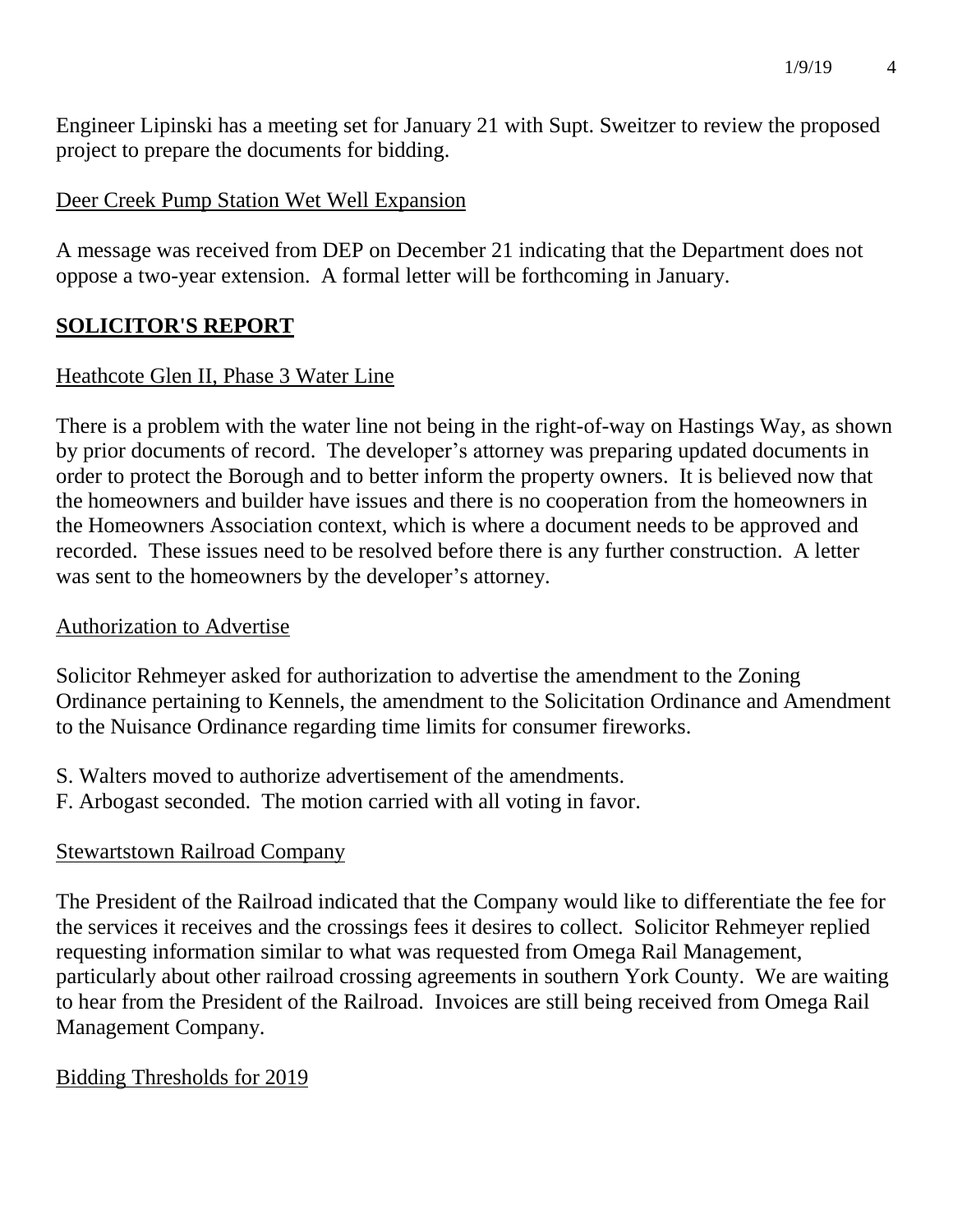Purchases or contracts exceeding \$20,600.00 must be advertised for bids. Purchases or contracts greater than \$11,100.00 but do not exceed \$20,600.00 require at least three written or telephone quotes.

## **Executive Session**

An executive session was called at 7:51 p.m. to discuss two legal matters involving litigation. The meeting was reconvened at 8:15 p.m.

## **Public Safety, Welfare and Personnel** – F. Arbogast

S. Walters reported that SCEMA was notified of a significant hazmat site in Hopewell Township on the south side of Route 851 at the intersection of Sawmill Road. There is a lot of oil being stored at the facility.

## Fire Calls

Chief Myers reported the fire company had 167 more calls in 2018 than in 2017.

## **Secretary's Report** – C. Bosley

The 2018 audit will begin on January 28.

## **York Adams Tax Bureau** – M. Sharkey

M. Sharkey reported the next meeting will be on January 28 which will be his last meeting as President.

# **UNFINISHED BUSINESS**

## **NEW BUSINESS**

## Website Redesign

Two quotes were received and it was the recommendation to use a local webmaster. We will stay with NFDC for free web hosting.

T. Nadobny moved to authorize Doug Walters to redesign our website and to work with the Secretary and Junior Council members.

S. Mayoryk seconded. The motion carried with all voting in favor with S. Walters abstaining due to a family conflict of interest.